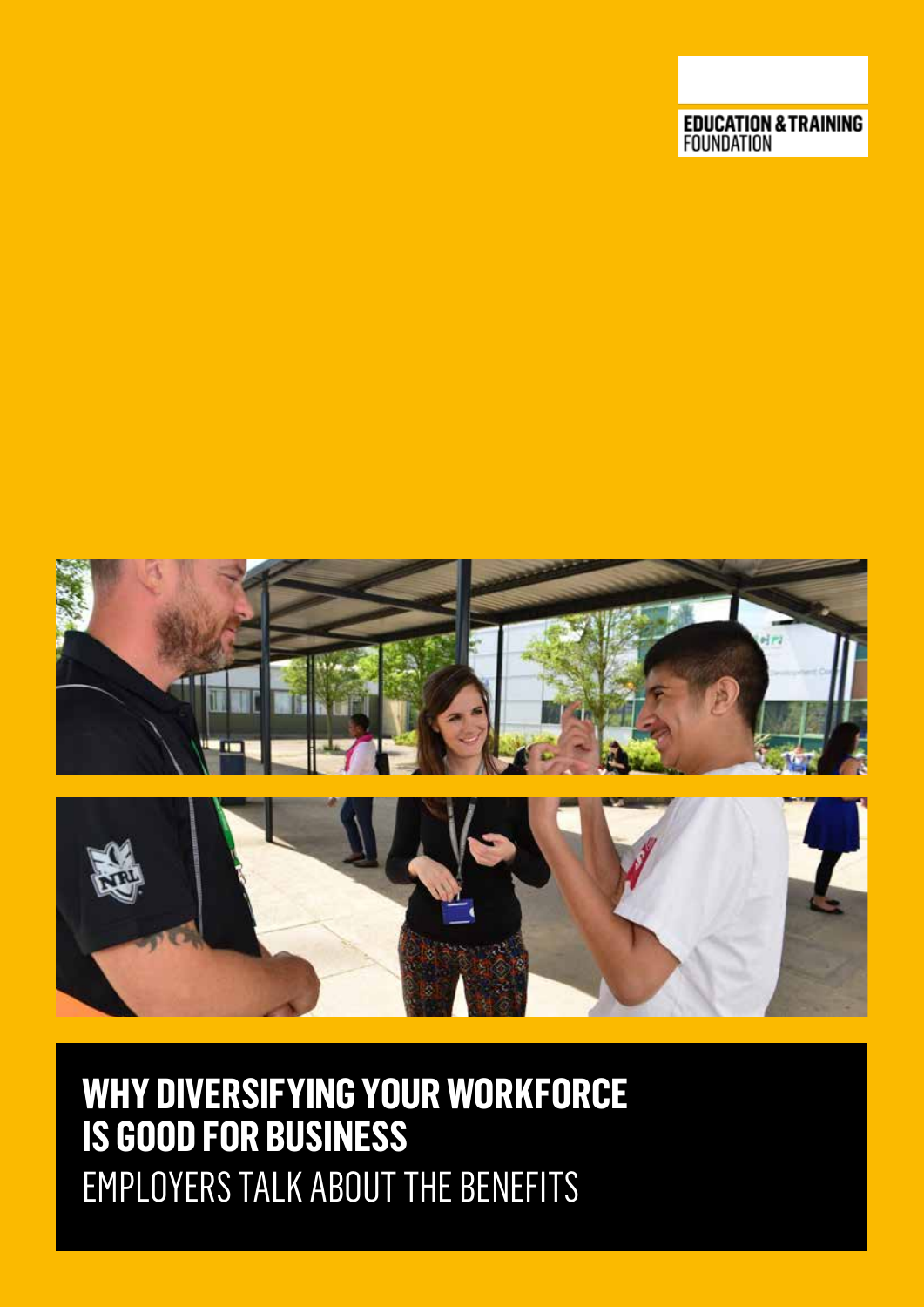# **CREATING A KINDER AND MORE INCLUSIVE WORLD**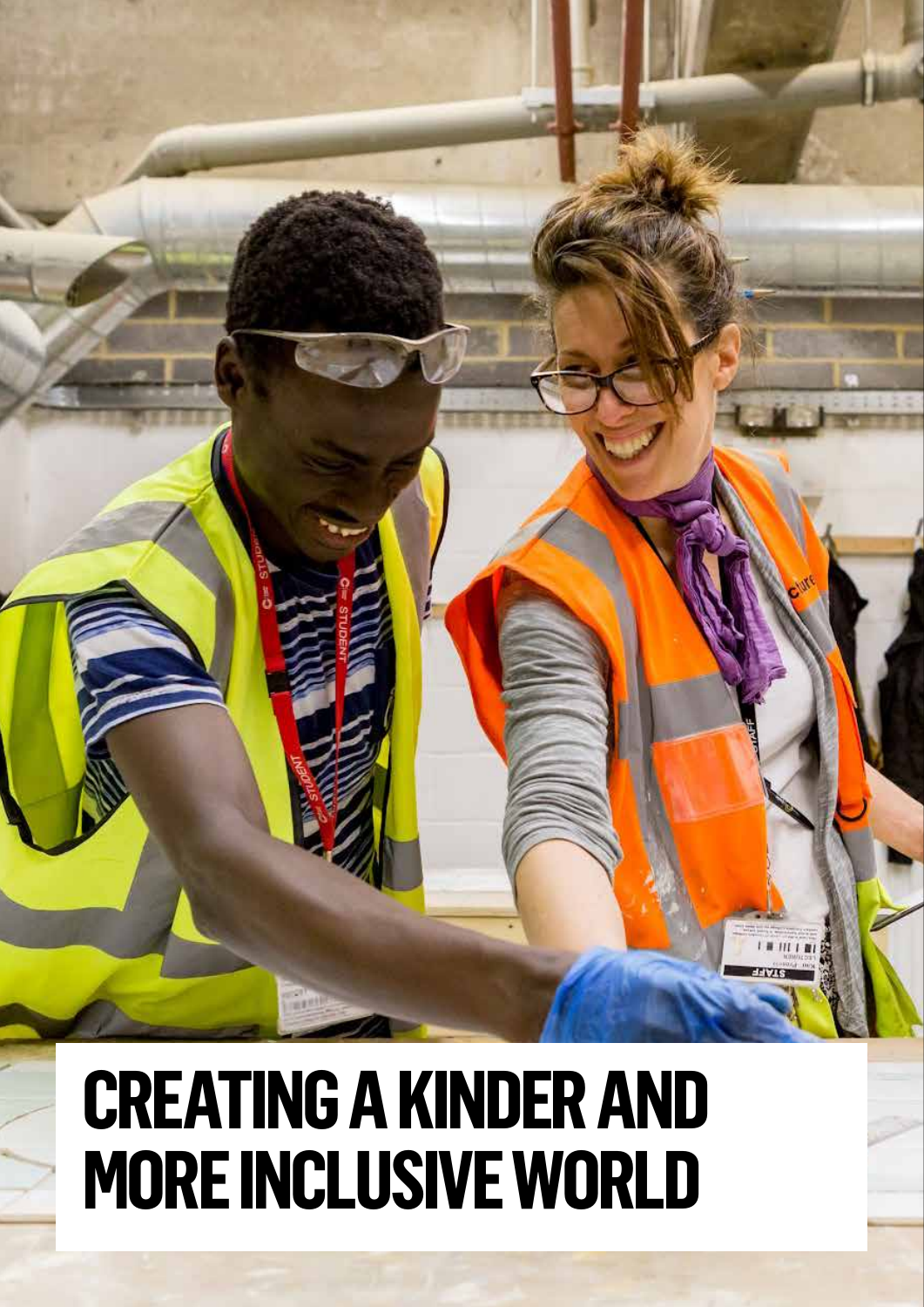### **Foreword**

Did you know that having a diverse workforce is actually good for your business?

Let us highlight a talent pool that you may not have considered. Across the country, young disabled people are making their way in the world, creating the lives they hoped for by using their knowledge and skills. Meaningful employment can be a fundamental component of having a happy and successful life. In this publication, we feature employers who have recognised the potential of this often-untapped source of potential.

Sadly, the employment rate of disabled people remains lower than what we would hope for in an accessible and inclusive world and we hope that by featuring stories from employers we might persuade more employers to get on board. We know that when we learn and work alongside each other, we begin to understand each other's lives. This benefits not just our learning and work spaces, but our communities and wider society.

As we publish this, we are adjusting to the world following the coronavirus pandemic. By working together, education and training providers and employers can create a kinder and more inclusive world by providing opportunities for all of our young people to achieve their aspirations and become tomorrow's leaders.

Teresa Carroll

National Head for Inclusion, Education and Training Foundation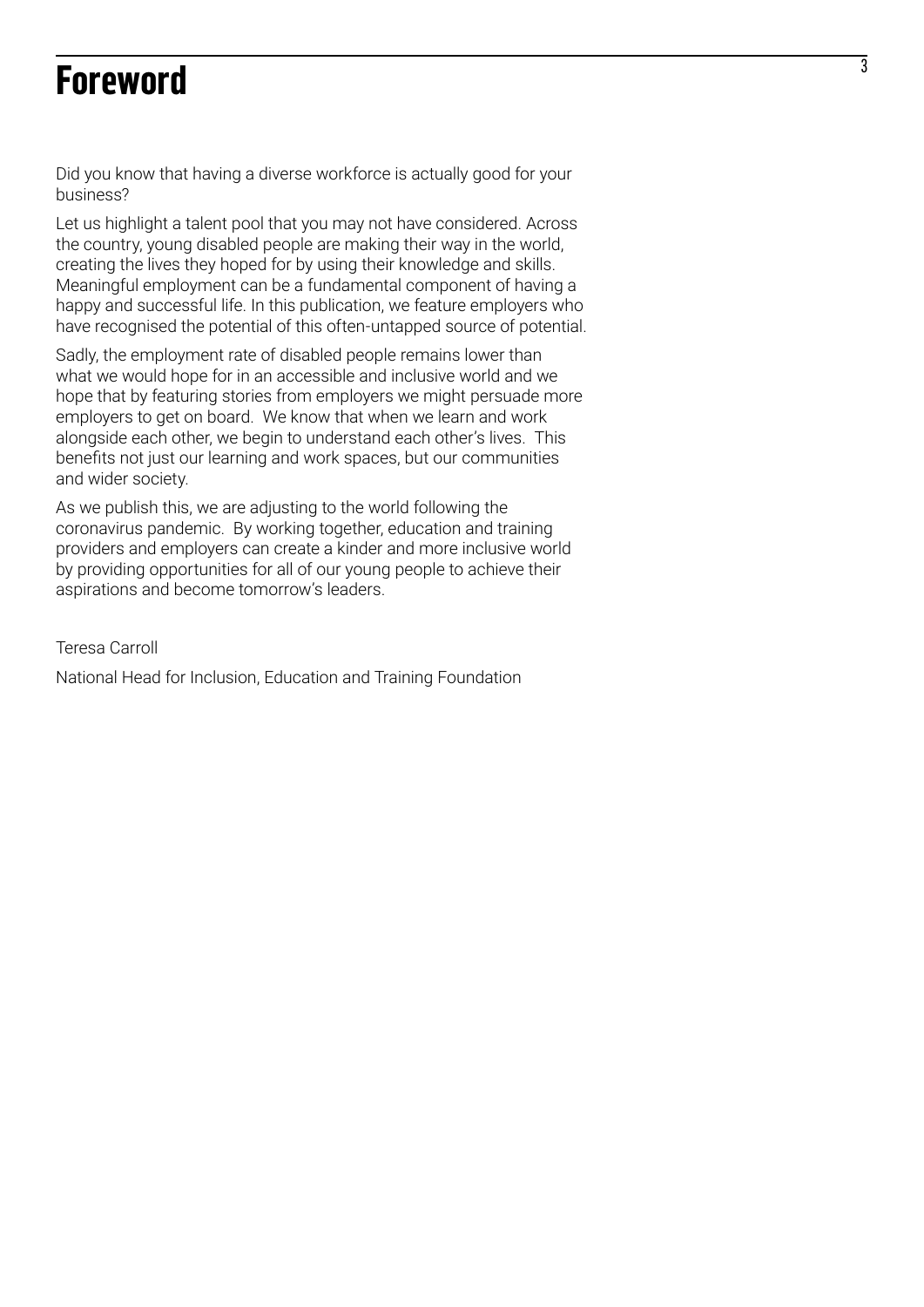## **Contents**

| Introduction                                                                          | 5  |
|---------------------------------------------------------------------------------------|----|
| Careers for all at Leeds Museums and Galleries                                        | 6  |
| An array of opportunities at Manchester University NHS Foundation Trust               |    |
| Fostering a positive working environment at Milestone Infrastructure                  | 8  |
| Everyone is welcome at the Molino Lounge                                              | 9  |
| Supported intern is a great asset at Koderly                                          | 10 |
| Diversity reduces bullying and harassment at Hampshire Hospitals NHS Foundation Trust | 11 |
| Young people with SEND working on the jobs of the future at SE Recycling              | 12 |
| Young people with SEND indispensable at Lily & Lime Café                              | 13 |
| Conclusion                                                                            | 14 |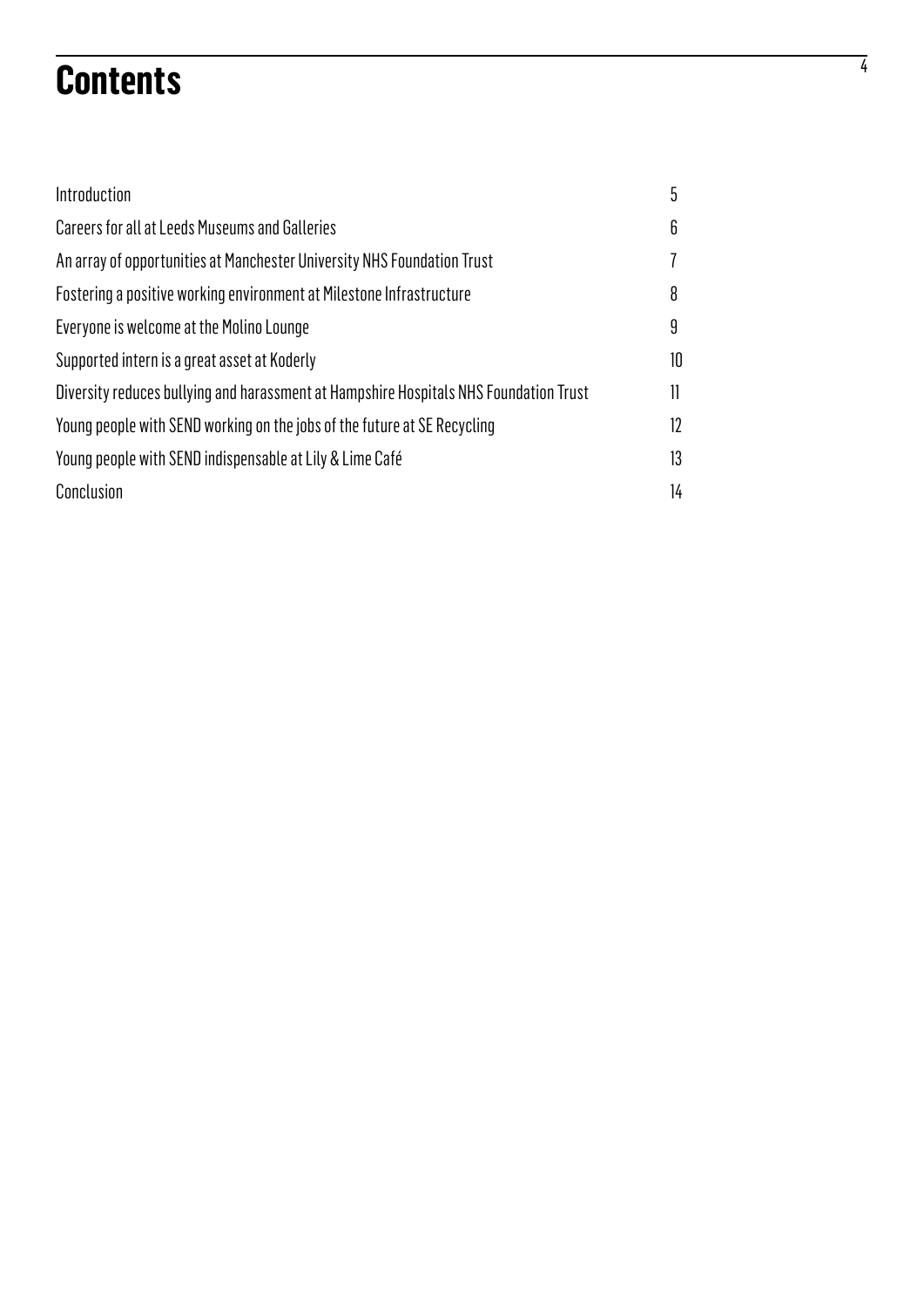### <span id="page-4-0"></span>**Introduction**

#### **In this publication we hear from employers on what they're doing to support learners with Special Educational Needs and Disabilities (SEND), how this benefits young people, and how it can benefit you as employers.**

While some praise the passion and skill of the people they have worked with, others emphasise how working with learners has increased disability awareness among their staff, enhanced accessibility for customers or increased rates of staff retention. These stories demonstrate how a diverse workforce not only holds benefits for the individuals involved but also makes excellent business sense, including examples you can draw from to make your businesses more inclusive. This is crucial to addressing the unprecedented staffing shortages<sup>1</sup> following the coronavirus pandemic and tackling the disability employment gap.

### Key labour market statistics by disability status **Age 16 - 64, October - December 2021**



*Source: Labour Force Survey (Feb 2022) A08: Labour market status of disabled people.*

### The disability employment gap

**The employment rate of disabled people is considerably lower than that of non-disabled people. As the chart above shows, between October – December 2021, only 53.1 per cent of people with disabilities were employed compared to 82 per cent of non-disabled people. Recent Labour Force Survey data indicates that the disability employment gap for autistic adults is wider still, with only 29 per cent in any kind of employment2.**

In 2021, The Education and Training Foundation (ETF) extended its Centres for Excellence in SEND offer by commissioning eight new 'employer spokes' across the country. The spokes are hosted by Further Education (FE) providers with particularly strong relationships with a wide range of employers, including those with a track record of employing learners with SEND. They bring together FE providers with employers from different industry sectors to show how businesses can benefit from diversifying their workforce. This publication features some of the employers involved in this work, to highlight their experiences of employing young people with SEND.

1. Labour Force Survey (Feb 2022) A08: Labour market status of disabled people. Available at [ons.gov.uk/employmentandlabourmarket/peopleinwork/employmentandemployeetypes/datasets/labourmarketstatusofdisabledpeoplea08](http://ons.gov.uk/employmentandlabourmarket/peopleinwork/employmentandemployeetypes/datasets/labourmarketstatusofdisabledpeoplea08)

2. House of Commons Library (Apr 2021) Research briefing: Disabled people in employment. Available at [commonslibrary.parliament.uk/research-briefings/cbp-7540/](http://commonslibrary.parliament.uk/research-briefings/cbp-7540/)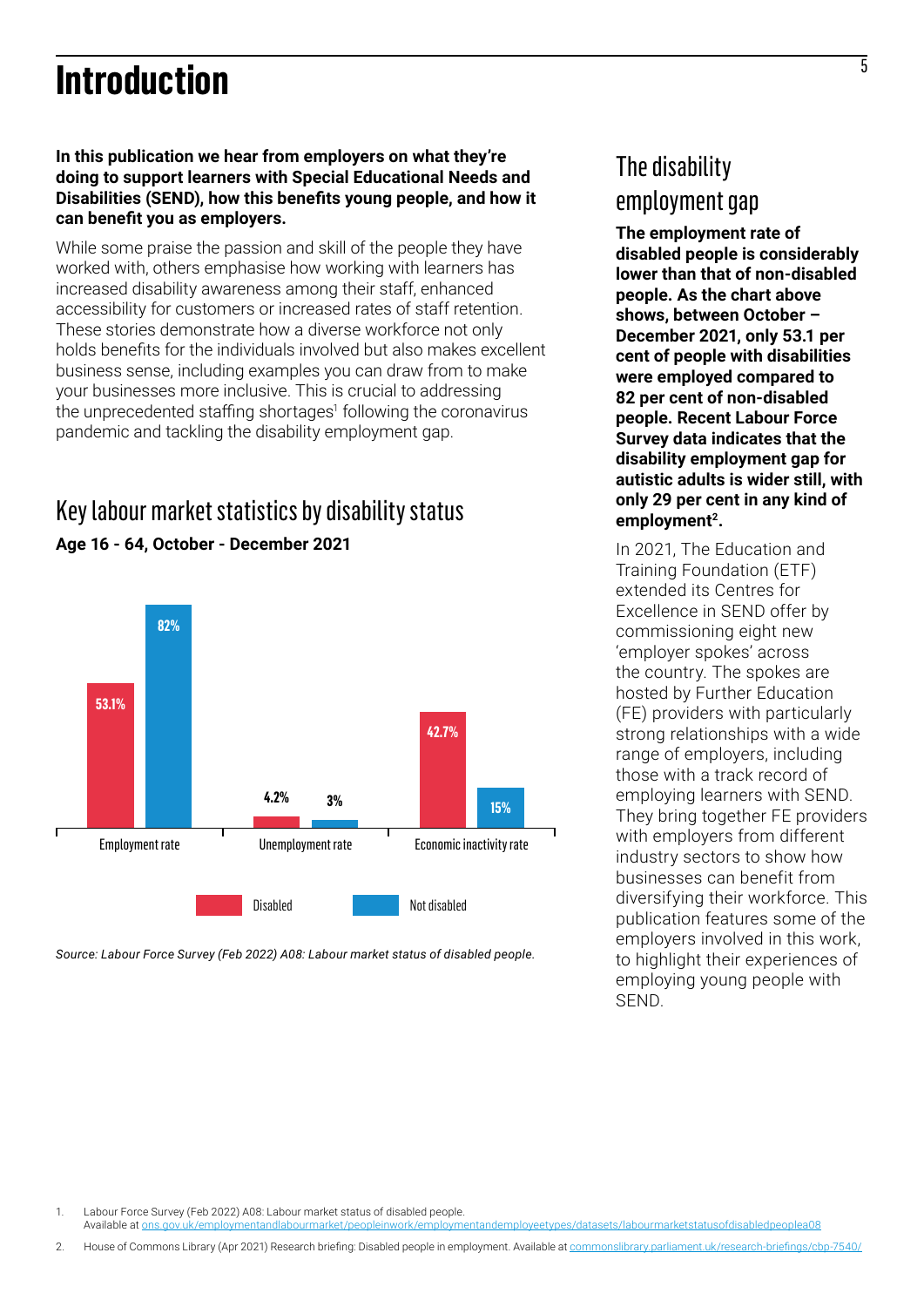### <span id="page-5-0"></span>**Careers for all at Leeds Museums and Galleries**



**Leeds Museums and Galleries is the largest council-run museums service outside of London. The trust has around 250 employees across nine different museum and gallery sites in and around the city of Leeds. As well as Leeds Art Gallery and Leeds City Museum, venues include historic buildings and a working mill.**

Run by Leeds Museums and Galleries, 'Careers for All' is an award-winning programme, designed to create careerinspiring activities for young people with SEND. The programme includes outreach in schools, career taster days and work experience placements. Learning and Access Officer, Carl Newbould, gave an overview of the different roles on offer:

#### $\overline{11}$

There are lots of transferable roles you don't really associate with museums. People tend to think of curators, tour guides and security but there's also education, social media and marketing, facilities, conservation, and digital.

Some of the learners with SEND involved in the programme went on to form a self-steering youth panel. The panel opted to produce a 'visual story' of the museum buildings – an easy read document enabling visitors to familiarise themselves with the setting ahead of their arrival. This has been hugely beneficial to the organisation through making the exhibitions more accessible and encouraging a more diverse range of people to visit Leeds Museums and Galleries.

Learners on work experience placements have also advised curators on how to make displays easier to understand and have helped the trust to make their recruitment process more accessible. Others have helped to design and deliver autism information sessions for staff, allowing them to increase their awareness of the potential needs of both visitors and colleagues.

Carl strongly encourages other employers to consider the benefits of working with young people with special educational needs and disabilities:

#### $\overline{11}$

The staff understand better how to adapt their work to make our museums and collections more accessible. It's been fantastic to see the positivity coming from many of the people that I work with. A diverse workforce gives you new perspectives. It shouldn't be seen as something that is difficult but should be seen as an advantage… don't worry about it being something that is hard but rather see it as a positive, see it as an opportunity instead.

#### 99

**FIND OUT MORE** [MUSEUMSANDGALLERIES.LEEDS.GOV.UK](http://museumsandgalleries.leeds.gov.uk)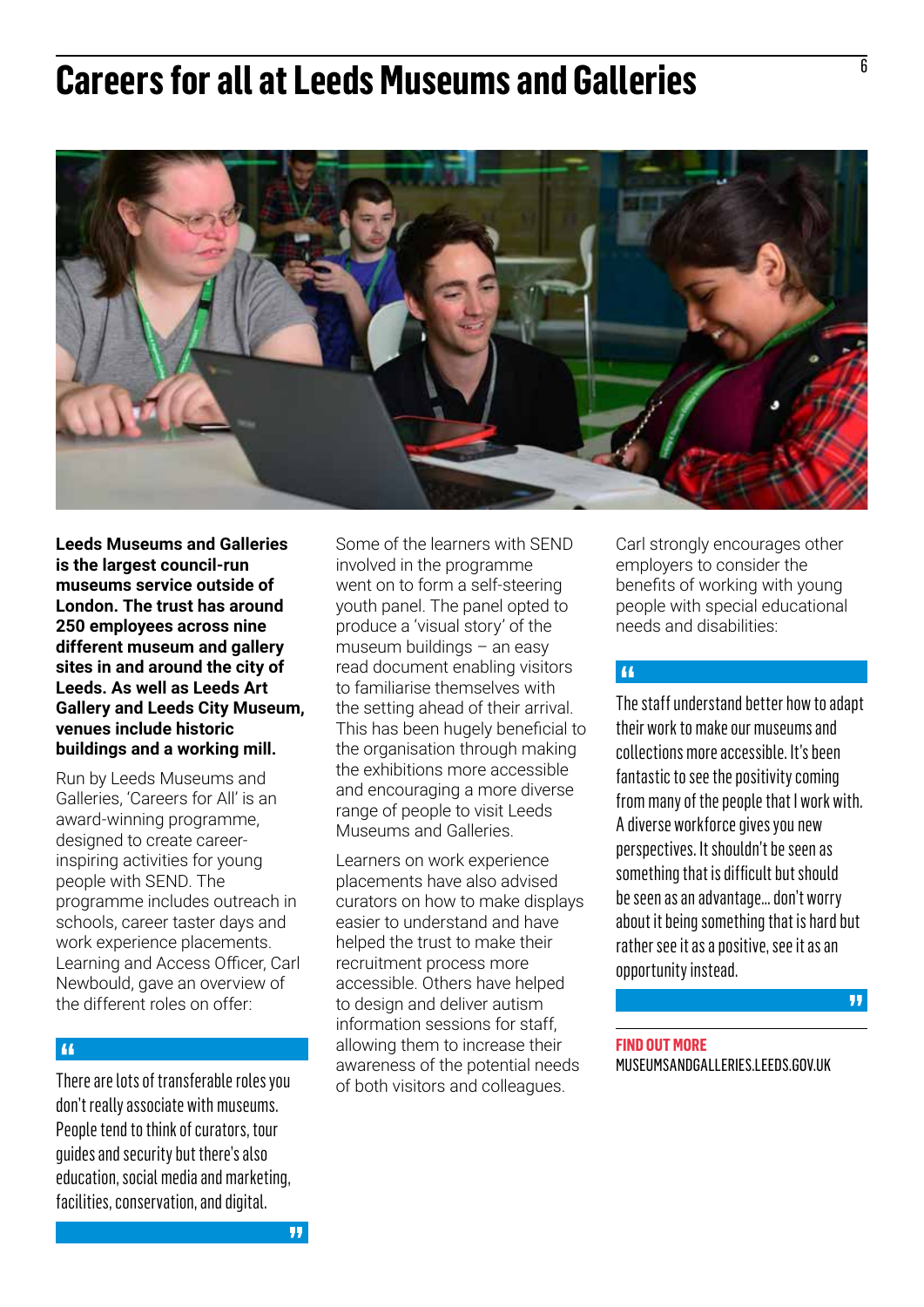### <span id="page-6-0"></span>**An array of opportunities at Manchester University NHS Foundation Trust**



**With 10 hospitals and around 28,000 staff, Manchester University NHS Foundation Trust is one of the largest of its kind in the country. The trust has been running a supported internship programme in partnership with Oldham College for the past 10 years. During this time, the programme has gone from strength to strength, now hosting four different cohorts of learners across the different hospital sites.**

Jamie Bytheway, Head of Widening Participation at the trust, explains:

#### $\overline{44}$

Having a diverse workforce is important to us at Manchester University NHS as we believe our staff should reflect the communities and patients that we serve … As a health organisation we support everyone, including a lot of people who have learning difficulties and disabilities, as many people need medical and clinical support as part of managing their condition.

Learners take on a wide variety of different roles. Some work with the facilities team, supporting with housekeeping and domestic tasks. Others support with food preparation, managing stock rotation, delivering food across the hospitals or working in the cafés and restaurants. There are also roles on the wards, in the pharmacies and in stores and deliveries. Occasionally, learners gain employment with laboratory teams.

Employing learners with SEND also helps the organisation cut costs by improving staff retention. They have found that people who enter employment via the supported internship route are much less likely to leave as they have clear expectations of what the work will involve and have already been with the organisation for at least a year when they take on paid employment.

The trust has found many benefits associated with employing learners with SEND. For example, learners can help improve the quality of service which the trust offers to patients:

#### $\overline{\mathbf{44}}$

Some young people are really sociable and friendly and that is really important for our context. No one really wants to go to hospital, unless they are having a baby, so having young people who are friendly and approachable and like to have a chat is great. Our patients feel really well looked after as they get that one-to-one attention and that conversation and support… it also frees up time for our clinical staff to stay focused on making them better.

Employing learners with SEND also helps the organisation cut costs by improving staff retention. They have found that people who enter employment via the supported internship route are much less likely to leave as they have clear expectations of what the work will involve and have already been with the organisation for at least a year when they take on paid employment.

To any other employers considering diversifying their workforce, Jamie has this advice:

#### $\overline{11}$

There is some work involved in setting these programmes and there is work involved in supporting someone, but what you will get out of it is much more than what you put in and there is a lot of support available from various supported employment organisations that will do 90 per cent of the leg work for you.

**FIND OUT MORE** [MFT.NHS.UK](http://mft.nhs.uk ) 

99.

11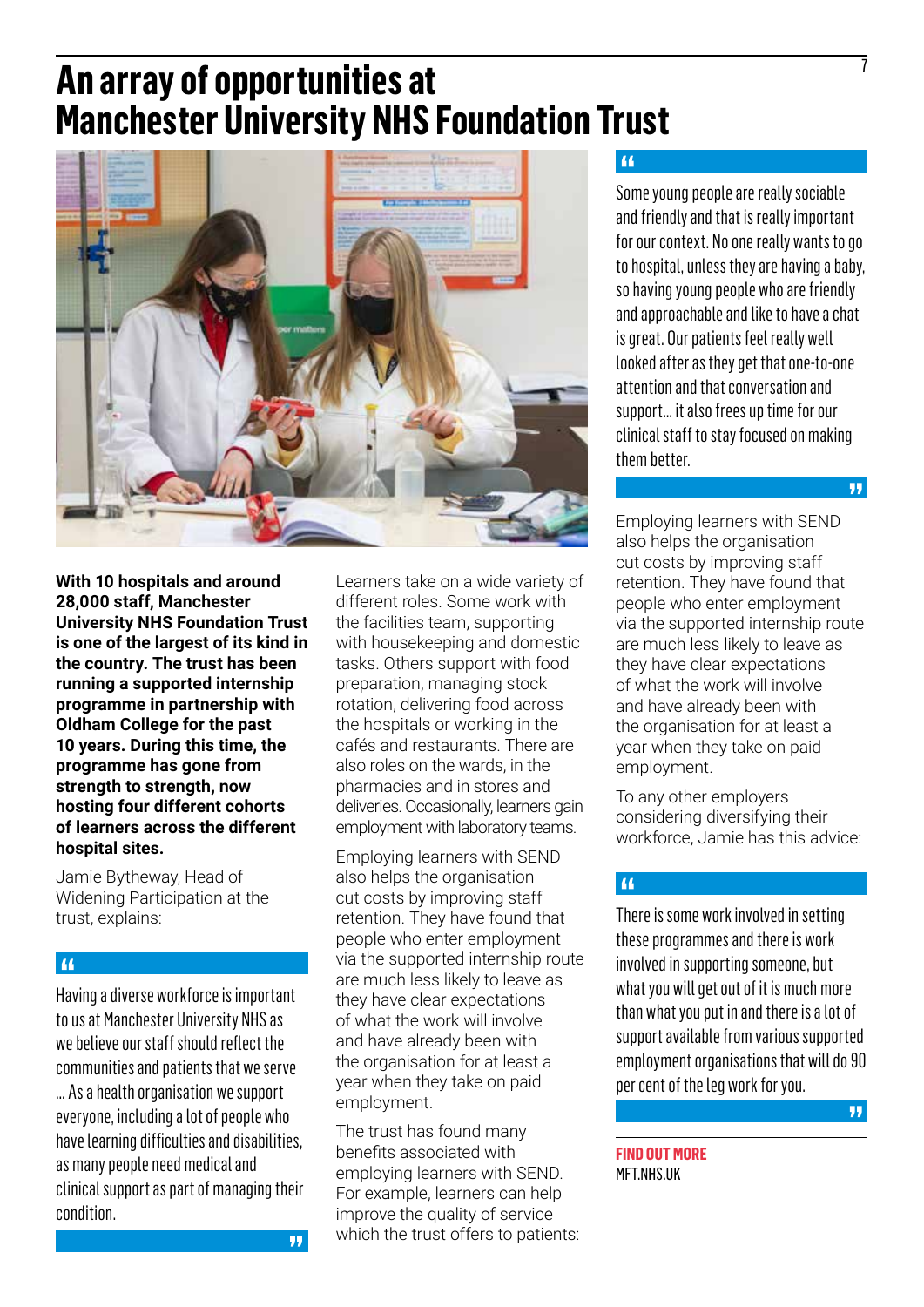### <span id="page-7-0"></span>**Fostering a positive working environment at Milestone Infrastructure**



**Milestone Infrastructure delivers a range of essential infrastructure to the transport sector. With around 1,500 employees, the company currently holds 10 highway maintenance contracts, six for street lighting maintenance and a variety of large complex civil engineering projects across southern and central England.**

The company has embedded social value into the core of its operations and delivers long term benefits to the local communities, economies, and environments where it works. One of their initiatives is the Step Up For Work programme, which aims to engage and support learners with SEND to become 'work ready'. Delivered in partnership with the Minstead Trust, the programme provides support with work experience, CV writing, and interview skills. On completion of training, those who are ready to begin work progress through a work experience programme, building up their working hours gradually. Some are then recruited, typically as store assistants on a fixed-term basis. The aim is to use the role as a 'revolving door', enabling learners to develop the skills and confidence needed to go on and secure paid employment elsewhere.

Social Value and Communications Manager, Charlie Green, explains how working with learners helps Milestone to foster a positive work environment, and to attract and retain talent:

#### $\overline{11}$

Having a more diverse workforce creates a more purposeful work environment, it gives people pride in that you are delivering as a business more than just bread and butter. It gives our workforce that extra edge to stay with us.

#### 99.

Having a clear and demonstrable social value also helps the company to win contracts, as they are able to better differentiate themselves against their competitors.

Increasingly, contracts are won not just on price and quality but on the ability to demonstrate a positive social impact, which Milestone have excelled at since beginning to work with learners with SEND.

#### 44

Having a specific programme to support people from hard-to-reach groups is becoming quite a unique identifier. And it's really having quite a resonating impact with prospective clients who can see the tangibility of that.

#### 99.

#### **FIND OUT MORE** MILESTONEINERA CO.UK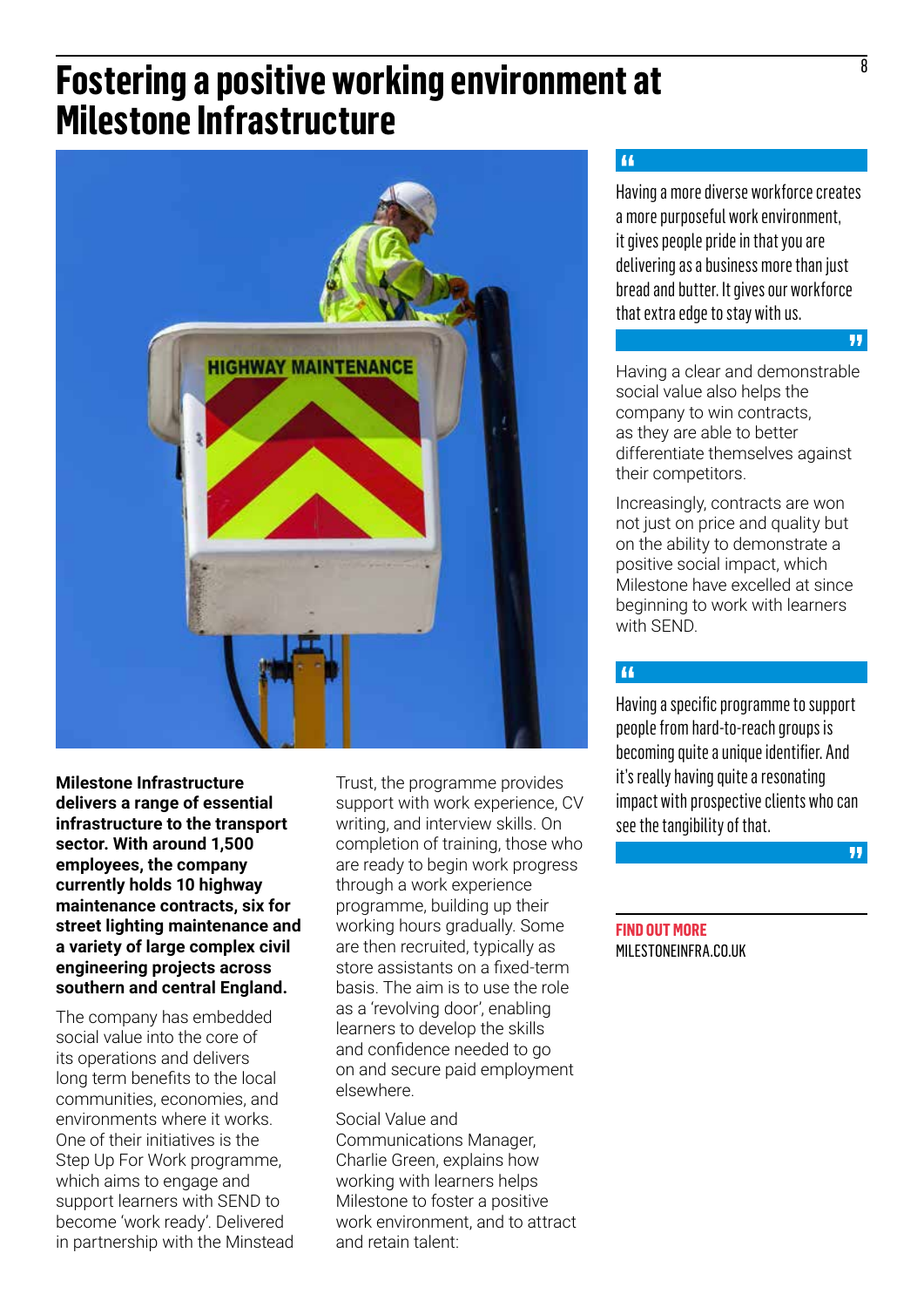### <span id="page-8-0"></span>**Everyone is welcome at the Molino Lounge**



**Molino Lounge is a part of a chain of around 200 caférestaurants spread around the UK. They are a rapidly growing brand and their ethos is to be the hub of the community. They call themselves a lounge because they want people to come in to relax and enjoy themselves, whether students doing some work on their laptops or a group of friends enjoying some cocktails.** 

Molino Lounge has taken on learners with SEND on a number of occasions. There is a lot of role flexibility in the hospitality industry, so they are able to vary the amount of responsibility given to learners and can adapt tasks according to their capabilities.

Danny Sanderson, a spokesperson for Molino Lounge in Oldham, explains how learners have the opportunity to develop skills according to their own interests.

#### $\overline{11}$

Our customers love our young people with SEND and often ask about them when they come in. We get a lot of positive feedback from our customers around what we are doing so that is great for the business as well as the learners.

The company's ethos is that everyone is welcome, so working with learners with SEND allows them to put that into practice.

Danny feels that he has gained a lot from employing learners with SEND in Molino Lounge and wants to encourage other businesses to take the plunge:

#### 44

99.

First, look at why you wouldn't and then try and break down the barriers, because the world is changing and we have to change too … You haven't got anything to lose, you can only gain from it. Every learner I have taken on has had a great attitude, they want to build and develop their skills, it's really refreshing and it motivates the rest of the team.

 $\overline{9}$ 

**FIND OUT MORE** [THELOUNGES.CO.UK/MOLINO](http://thelounges.co.uk/molino)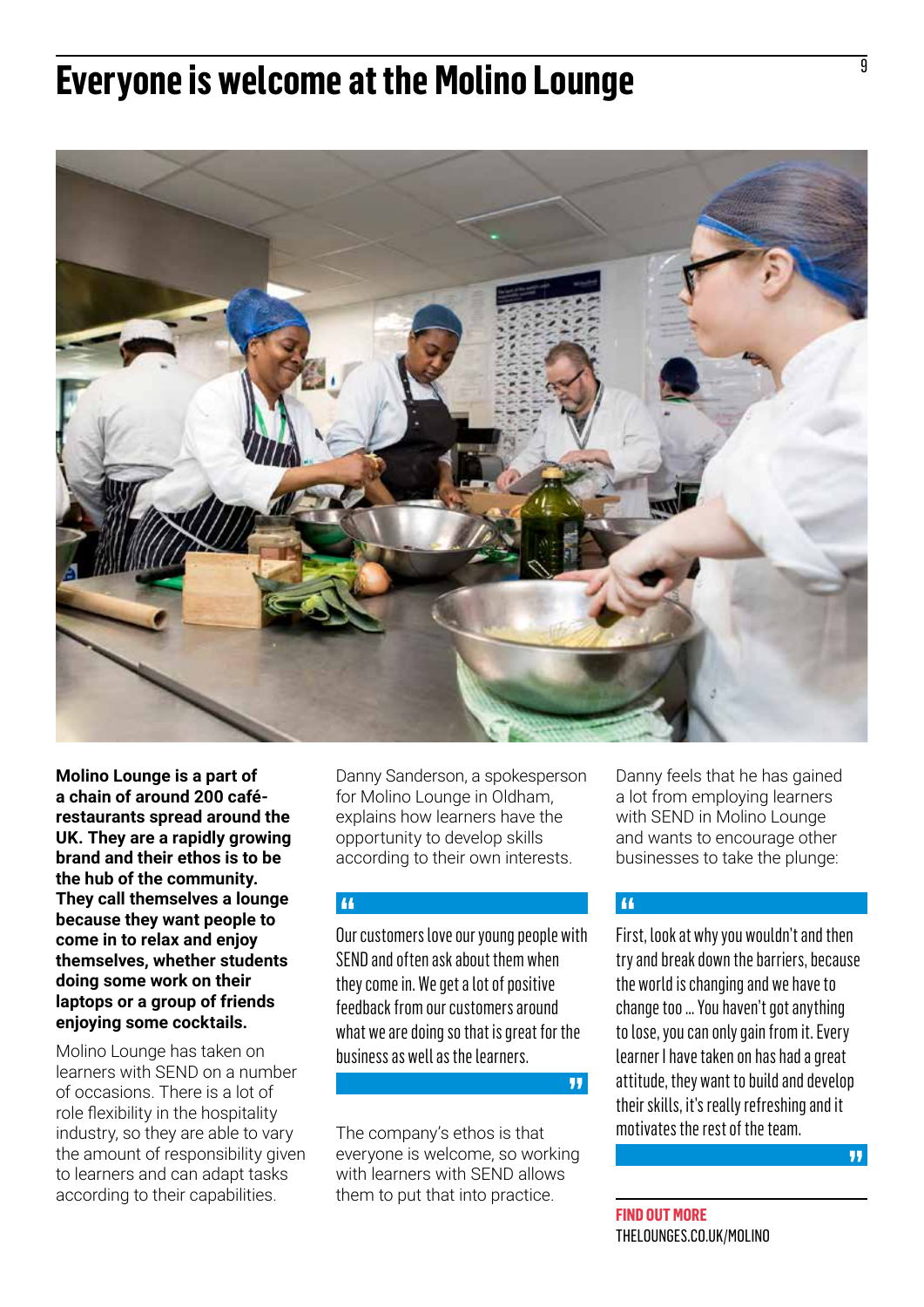### <span id="page-9-0"></span>**Supported intern is a great asset at Koderly**

**Koderly provides bespoke software development and IT services to medium and large enterprises, mainly market-leading travel brands in the self-accommodation sector. Key services include travel technology, bespoke development, and database administration and support.**

Koderly recently took on an intern with SEND who is working one day a week supporting their systems team. The learner in question is particularly good at focused work, often helping colleagues solve network or computer hardware problems. His presence has had a hugely positive impact on team motivation and has also allowed them to work more efficiently. Rebecca Lawton, Head of Partnerships and Marketing, explains:

#### **A4**

Our intern is a great asset in our systems team. He can pick up tasks independently, allowing other team members to concentrate on more complex work. He is hardworking, diligent, and thorough.

Mentoring an intern has also allowed the lead systems team to develop their leadership skills.

Rebecca says that working with learners with SEND has increased awareness and understanding across the company, further enhancing Koderly's welcoming and inclusive working environment.



 $\overline{11}$ 

99.

[KODER.LY](http://koder.ly) Taking on an intern with SEND has had such a positive effect on our colleagues and community, whilst also helping him to gain experience to help him in his future career.

**FIND OUT MORE**

 $\overline{\mathbf{H}}$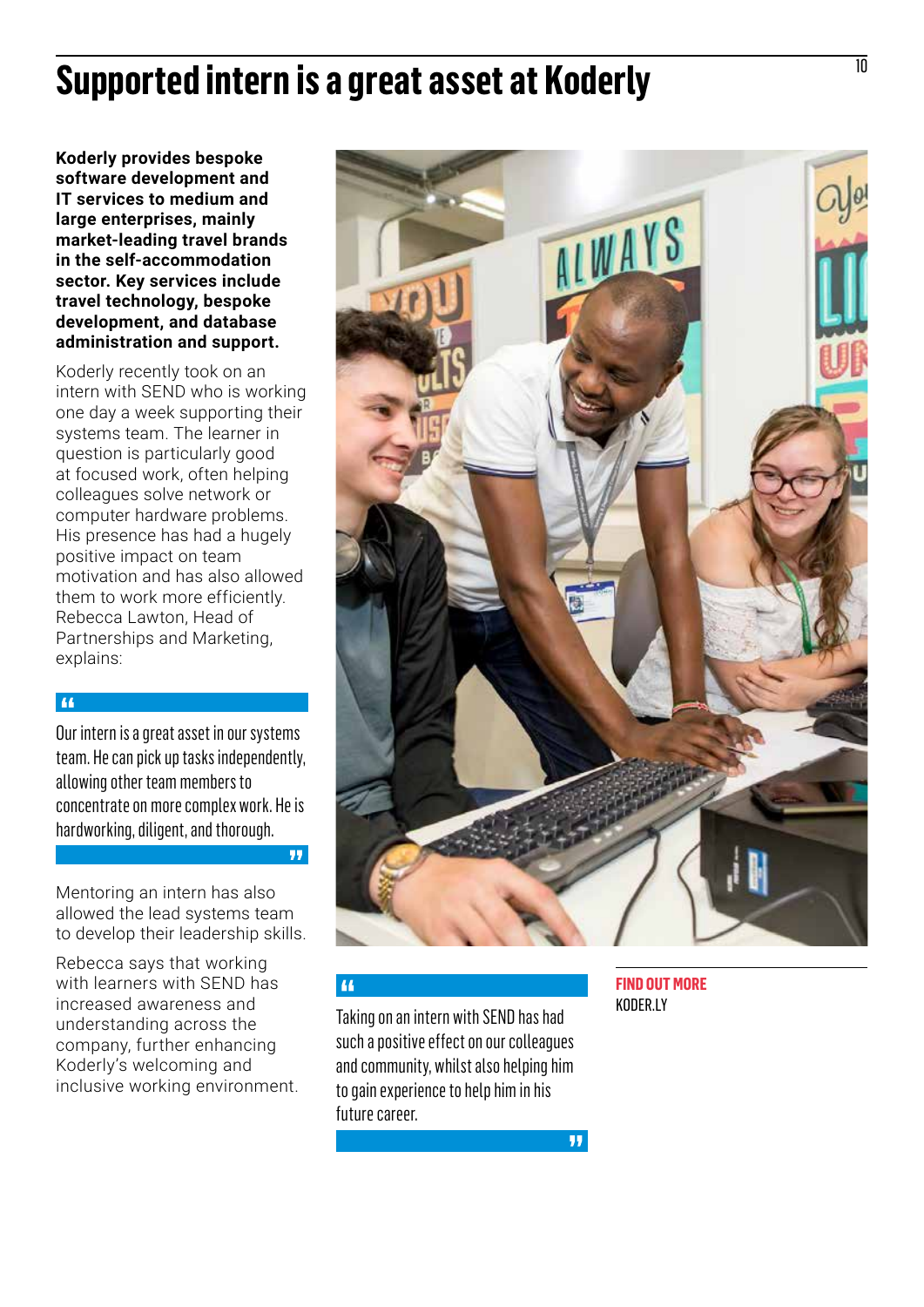### <span id="page-10-0"></span>**Diversity reduces bullying and harassment at Hampshire Hospitals NHS Foundation Trust**



**Hampshire Hospitals NHS Foundation Trust is a mediumsized NHS trust with hospitals in Andover, Winchester and Basingstoke and total of around 6,000 staff. The trust is setting an example for others to follow, by actively trying to widen participation in the labour market and creating a more diverse workforce.** 

One important initiative at the trust is 'Project Choice', a supported internship scheme. Each year around 10 to 12 people are recruited to a yearlong internship placement aiming to get people 'job ready'. Project Choice participants spend one day a week at a local college developing functional and employability skills, with the rest of the week spent on placement within the hospital. The placements are chosen to accommodate individuals' preferences and learning needs. These are unpaid roles, so from a manager's point of view, workers are an asset even if they are not working at full capacity.

The programme prepares participants for paid roles, with many progressing into stable employment within the hospital, often taking on roles in departments where they have already completed placements. Learners with SEND are offered the opportunity to complete supported apprenticeships in a range of departments including medical records, pharmacy and administration. In these roles, the trust itself acts as a training provider, having become certified to do so in 2018. The supported apprenticeship scheme is relatively new, but all who have graduated so far have passed their End Point Assessment with a Distinction.

Associate Director for Apprenticeships for Hampshire Hospital Foundation Trust, Jude Davison, explains the benefits of the scheme:

#### $\overline{16}$

Having a diverse workforce is important as it allows us to draw from a wider set of talented people. In having a more diverse workforce our culture changes, so, in employing learners with SEND, we see a culture shift reducing bullying and harassment. People are more empathetic. Having a more diverse workforce also better reflects the general populous.

If any other employers were considering offering employment to diverse learners his message would be:

#### 44

Find a way to do it. And it is absolutely doable. That is my headline! But the second thing is, you need to find out what resources are available and tap into them to make it happen in a sustainable way.

#### $\overline{\mathbf{H}}$

11

Project Choice has been hugely important in making employment accessible to more learners, giving them the opportunity to develop their capabilities and confidence gradually. The scheme also facilitates 'job carving', whereby parts of a role which are suitable for learners with SEND can be separated out from the parts of a role which are less suitable, addressing vacancies which have been difficult to fill.

#### **FIND OUT MORE** [HAMPSHIREHOSPITALS.NHS.UK](http://hampshirehospitals.nhs.uk)

 $\mathbf{H}$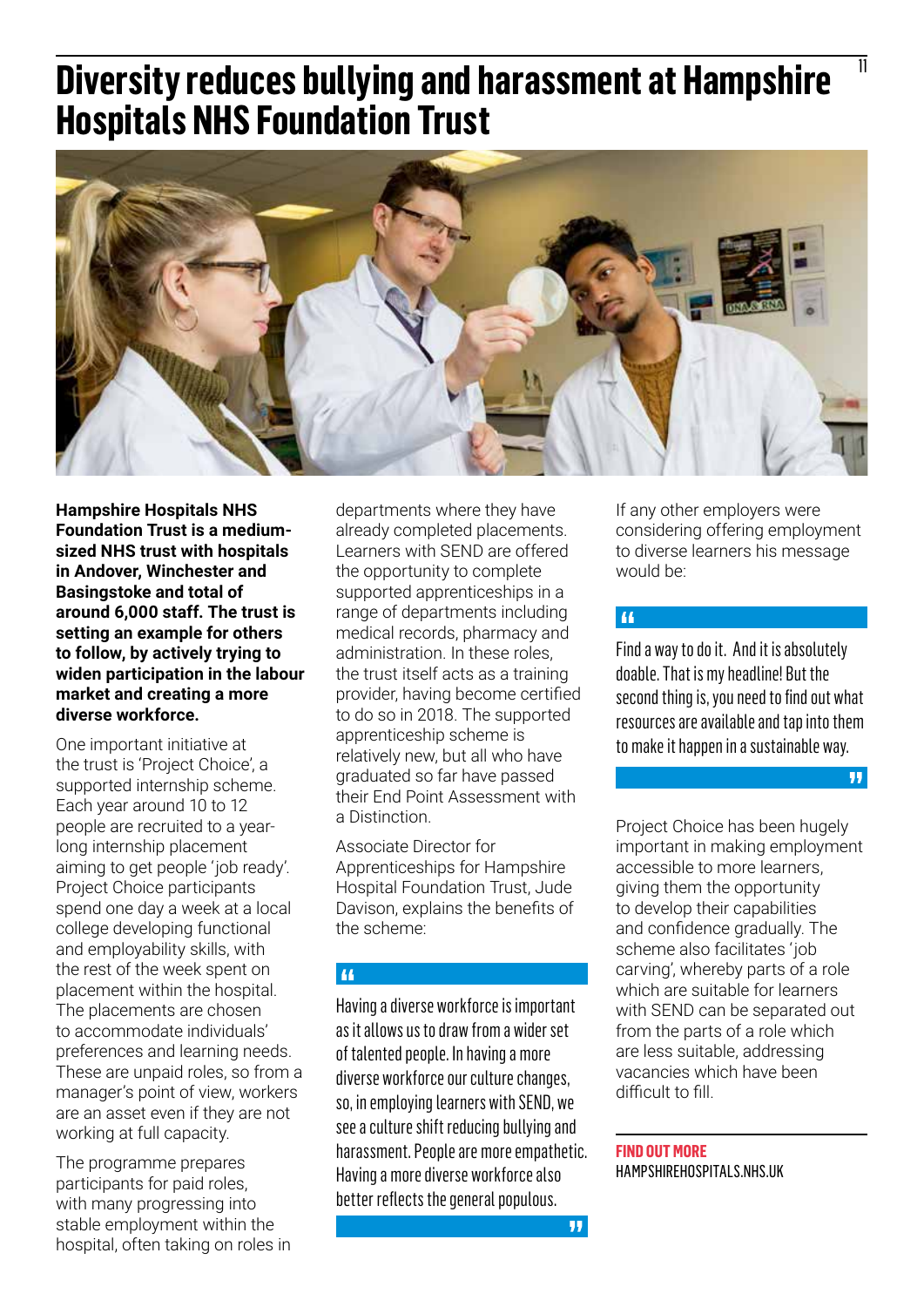### <span id="page-11-0"></span>**Young people with SEND working on the jobs of the future at SE Recycling**



**Founded in 2013, SE Recycling is a sustainable electronic recycling company specialising in the recovery, refurbishment, and recycling of IT and communication equipment. The company is based in Wythenshawe and employs around 35 staff. As well as welcoming learners with SEND, SE Recycling works extensively with charities and schools and has a training and skills programme for the long term unemployed.**

Learners usually at begin on work experience placements, with many later progressing to apprenticeships or jobs. Sales Director, David Tattersall, believes they can be a great asset to the company if matched to jobs that suit their skill set. For example, some learners with autism he has worked with take great enjoyment from carrying out repetitive tasks which require accuracy, consistency, and attention to detail:

#### $\overline{11}$

Certain people who you might consider to be disadvantaged educationally, they are absolutely tailor-made for the job. They may take a little while to understand and learn, but then once they're doing it you can trust them because you know they will do it to the exact standards.

 $\mathbf{H}$ 

Working at SE Recycling has led some learners to increase dramatically in confidence and to improve their communication skills. This may explain why the company has observed particularly high staff retention rates among this group.

In order to encourage learners with SEND to join the company, SE recycling have reviewed their recruitment processes. Instead of traditional interviews, learners attend work experience days where they can immerse themselves in the environment and get a taste for the work. This too, has helped improve retention rates.

David has the following advice for other employers considering working with learners with SEND:

#### $44$

Speak to a local [further education provider], explain to them specifically what you do as a business and what the learners would actually be doing in the role, they can then match the best learner to the role, to give it the best chance of success. Give it a go!

12

**FIND OUT MORE** [SER-LIMITED.COM](http://ser-limited.com)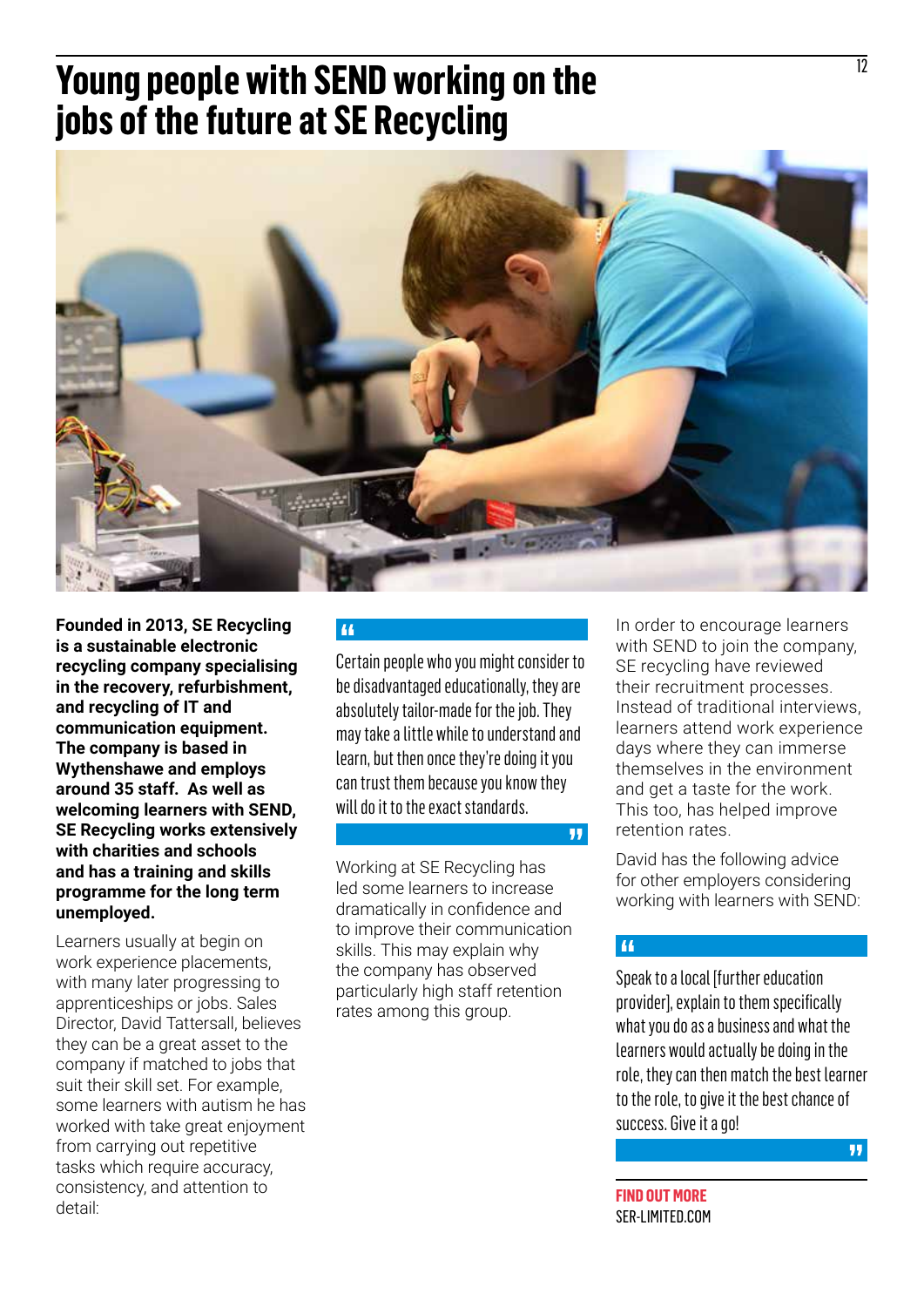### <span id="page-12-0"></span>**Young people with SEND indispensable at Lily & Lime Café**



**Lily & Lime is a social enterprise run by Minstead Trust - an organisation working to support people with learning disabilities to achieve greater independence and live happier, healthier lives.** 

Established in 2021, the café is located within Portsmouth Central Library and serves a selection of coffees, cakes, panini and sandwiches. Its aim is to give learners with SEND the skills they need to gain employment in catering and other customer orientated businesses. Working at the café are three paid junior managers and four paid apprentices. Christopher Hillman, Head of Employability for the trust, explains:

#### $\overline{16}$

Everyone has unique skills, understandings, and different ways of dealing with problems … their way of wanting to work is always beneficial to us. It's always a different way of looking at a problem and we have found that the process of making reasonable adjustments has made it easier, not only for the people we support, but for the rest of the team as well.

 $\pmb{\eta}$ 

Learners perform a range of tasks including serving customers, managing the restaurant, and training new starters in the skills they need to provide a high standard of service at the site. Peer-to-peer learning is really valuable in this context, the apprentices with SEND even run the barista training program themselves.

#### $\overline{11}$

It inspires them to be the best that they can be … The adjustments we have made allow them to be better teachers than we are now.

 $\overline{\mathbf{H}}$ 

The café also acts as a day opportunities provision for people with SEND who don't yet have the capacity to thrive in paid employment. Being surrounded by learners who have progressed to this level gives them the opportunity to see that these roles are within their sights.

The programme has enabled learners to gain qualifications and employment with employers such as Marriott Hotels and Greene King Pubs, others have secured paid employment within Minstead Trust itself.

#### $\overline{11}$

They have taken on so much responsibility and done so much good work that we were left with no option. We were genuinely concerned that these cafés would not function if they left!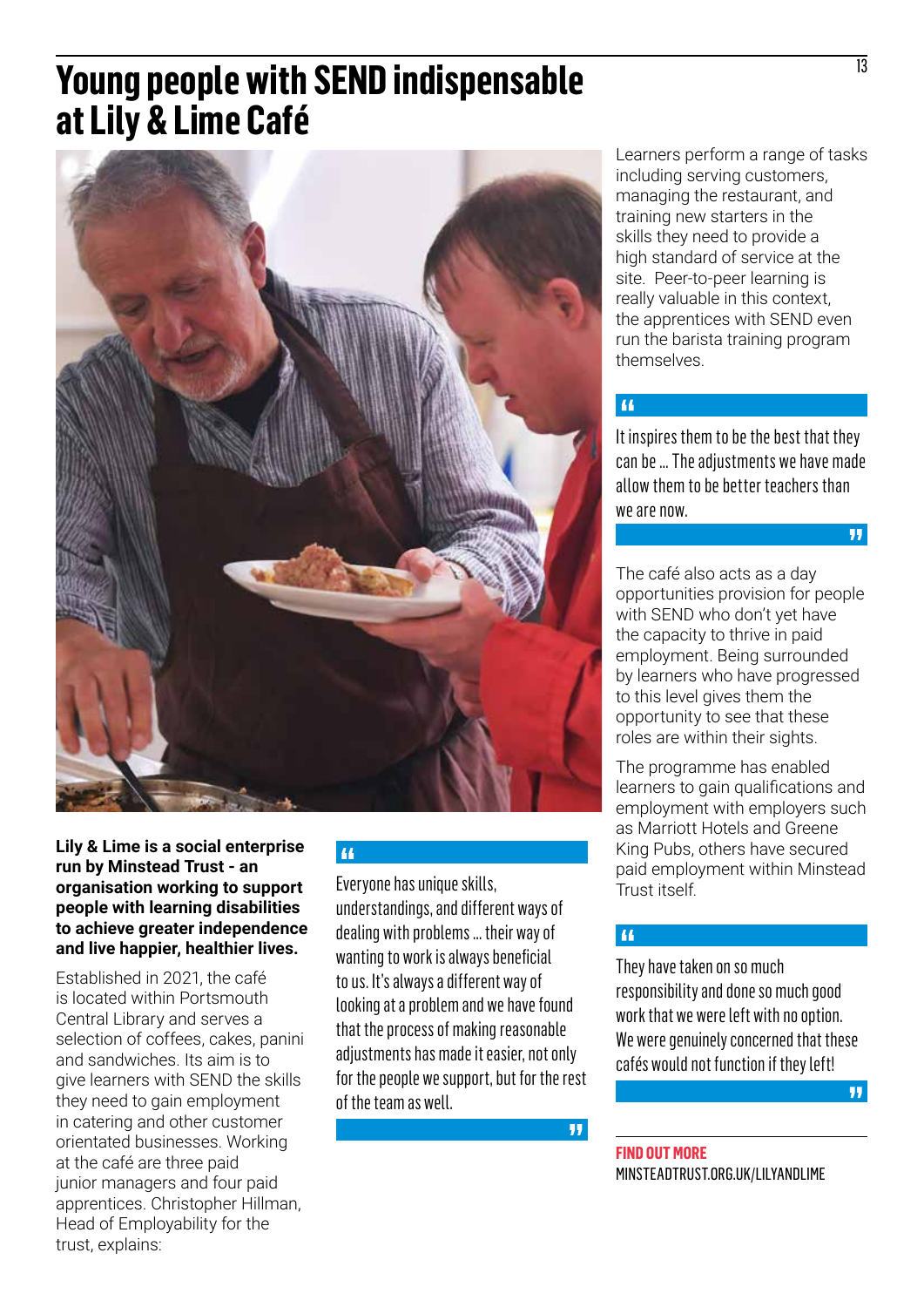### <span id="page-13-0"></span>**Conclusion**

The employers featured in this publication demonstrate some of the many ways young people with SEND can benefit your business - from attracting a diverse customer base, to sourcing dedicated and loyal employees, and improving disability awareness among staff. We have seen many examples of the different types of roles young people with SEND can excel at – examples which you can draw from to make your own businesses more inclusive.

There is a wide range of support available for education providers and employers looking to employ young people with SEND. If you are an employer considering diversifying your business, and don't know where to start, the first step is to join up with a local school and/or further education and training provider.

The Education and Training Foundation offers free bespoke support to education and training providers and employers interested in creating more inclusive organisations through our three [Centres for Excellence](https://send.excellencegateway.org.uk/centres-for-excellence)  [in SEND](https://send.excellencegateway.org.uk/centres-for-excellence) and our [employer spokes](https://send.excellencegateway.org.uk/employers-and-employability). Do get in touch, so that together we can build a more inclusive world.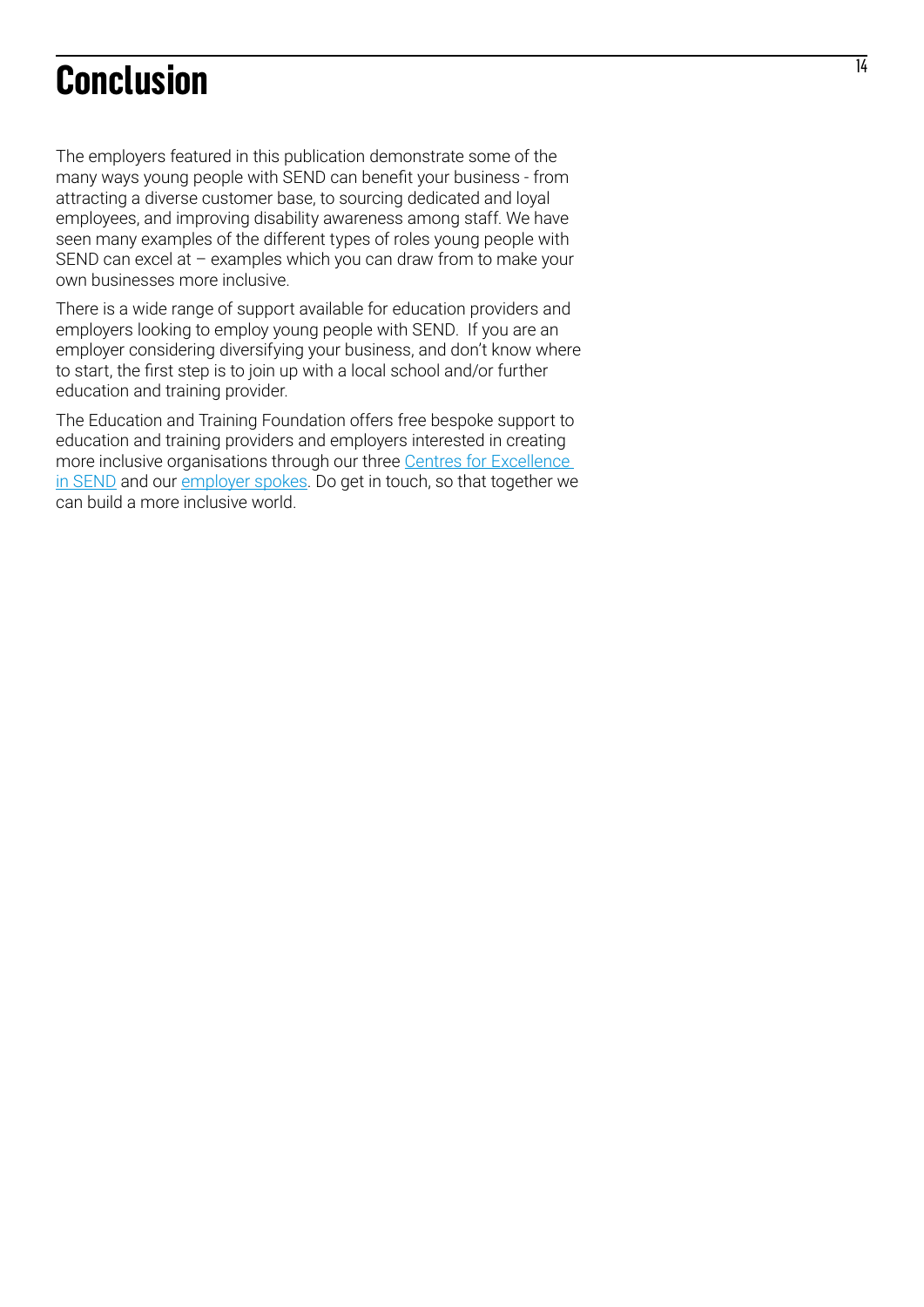# **YOUNG PEOPLE WITH SEND CAN BENEFIT YOUR BUSINESS**